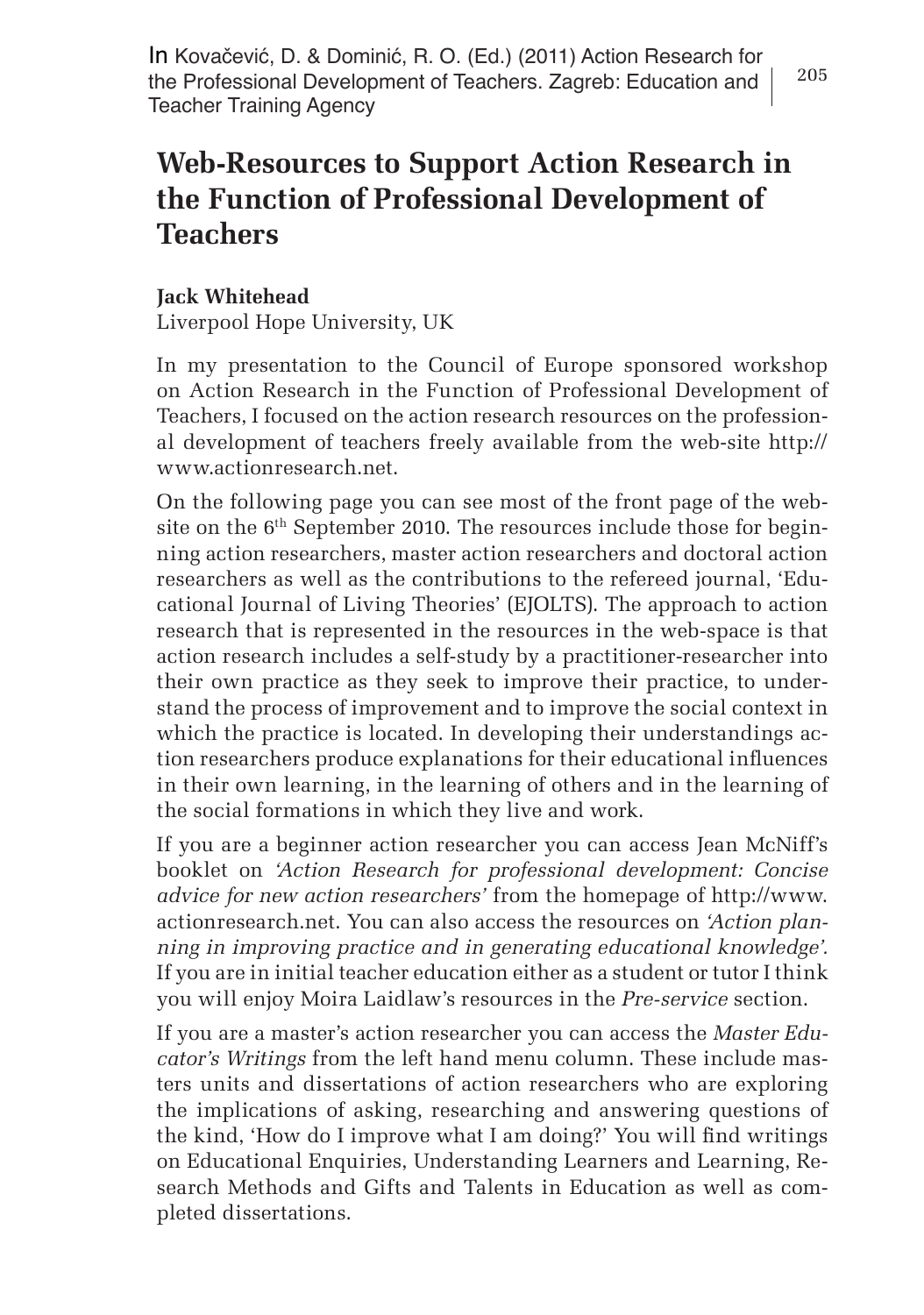If you are a doctoral action research you can access the *Living Theory Theses* section. The masters dissertation of Christine Jones has been included in this section because it is the first multi-media living theory narrative to be accredited by Bath Spa University and received a merit in 2009. The Doctoral Theses have had to satisfy internal and external examiners as to the originality of the contribution to knowledge and the quality of critical and creative engagement with the ideas of others. On page three of this present writing I shall focus on the publications that are freely available from the Educational Journal of Living Theories and the global dialogues that are helping to spread the educational influences in learning of the accounts of action researchers. Here is the homepage of actionresearch.net.



The right hand column of the web-page is on *What's new in the 2010-11 Academic Year?*

One of the important responsibilities of an action researcher is that they publish accounts of their research in ways that enable others to evaluate the validity of the accounts.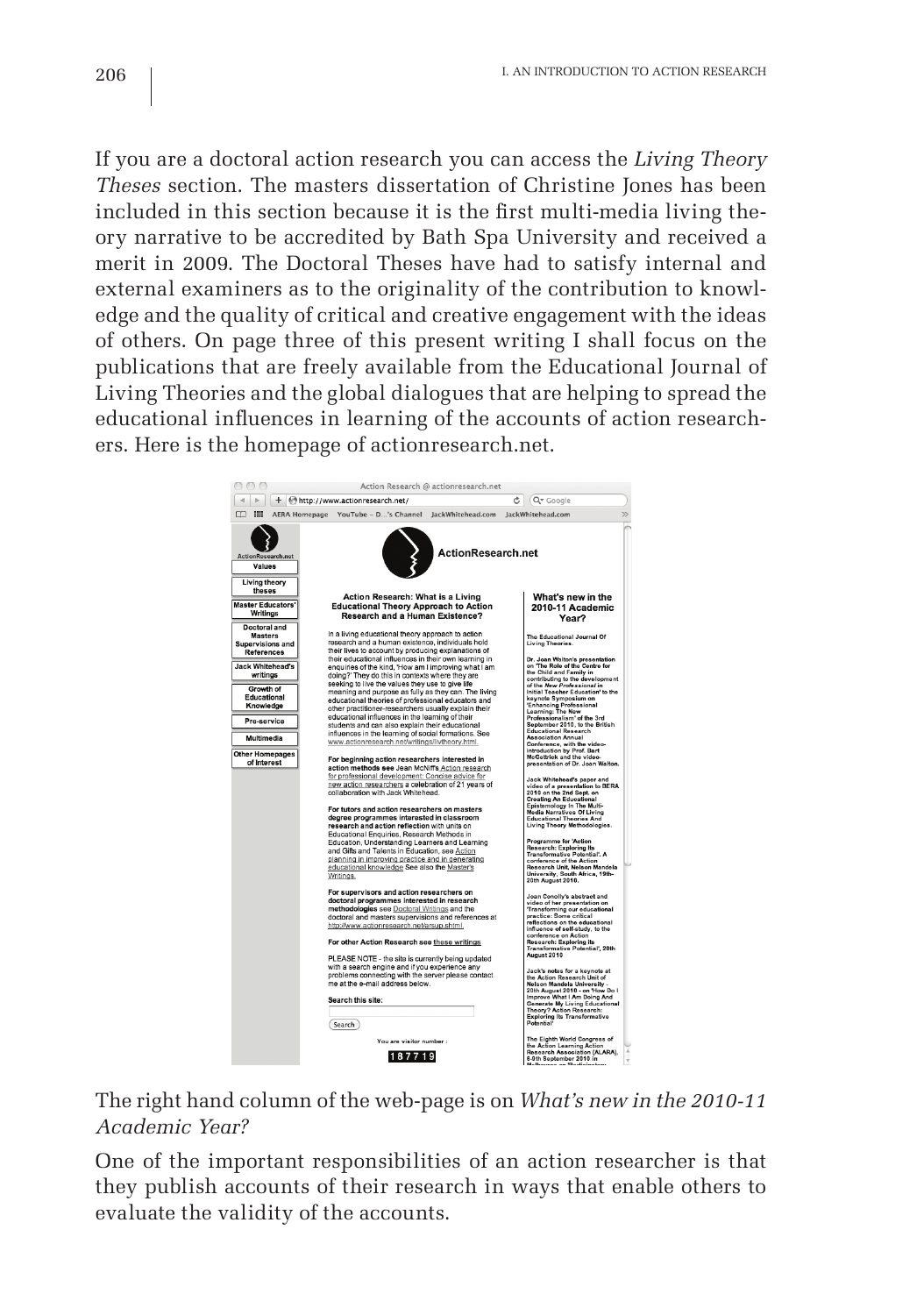If you go into the first issue of EJOLTS you will see papers by Branko Bognar, Marica Zovko and myself. Branko and Marica should how advanced action research is in Croatia as they focus on enabling pupils to become action researchers in their own learning. My paper is focused on a living theory methodology and integrates video data in evidencebased claims to know what I am doing. Such multi-media narratives enable action researchers to communicate the meanings of energyflowing values, as their explanatory principles. The use of these visual narratives overcomes limitations in the ability of words on pages of printed text to communicate the meanings of energy-flowing values in explanations of educational influences in learning.

You can appreciate the importance of visual data in helping to communicate such meanings by accessing from the *What's New section*, contributions to the keynote symposium of the 2010 Annual Conference of the British Educational Research Association (BERA) on the 3<sub>rd</sub> September 2010 on *Enhancing Professional Learning: A new professionalism.* You can see a brief video of Bart McGettrick, the Dean of the Faculty of Education of Liverpool Hope University, introducing the keynote symposium. The Faculty of Education has a stated commitment to education as a meaning of humanizing society and of facilitating the flourishing of humanity. One of the great contributions that action researchers are making to the creation of a new epistemology for educational knowledge is to express, clarify and communicate the meanings of energy-flowing values that carry hope for the future of humanity, in their practice and in their knowledge-creation as they explain their educational influences in learning. If you are reading this in the 2011-12 academic year or later you can access these resources from the previous items of the What's New menu.

In this previous items section you can access the contributions to the 2009 BERA Keynote Symposium on *Explicating A New Epistemology For Educational Knowledge With Educational Responsibility*. This symposium explains how action researchers are contributing to an epistemological transformation in what counts as educational knowledge. The transformation is focused on bringing new living standards of judgment into the Academy. These living standards of judgment are flowing with life-affirming energy with values that carry hope for the future of humanity. These values are consistent with the commitment of the Faculty of Education of Liverpool Hope University in the UK to education as a means of humanizing society and facilitating the flourishing of humanity. If you are an action researcher you can contribute to this global movement by making available your explanations of